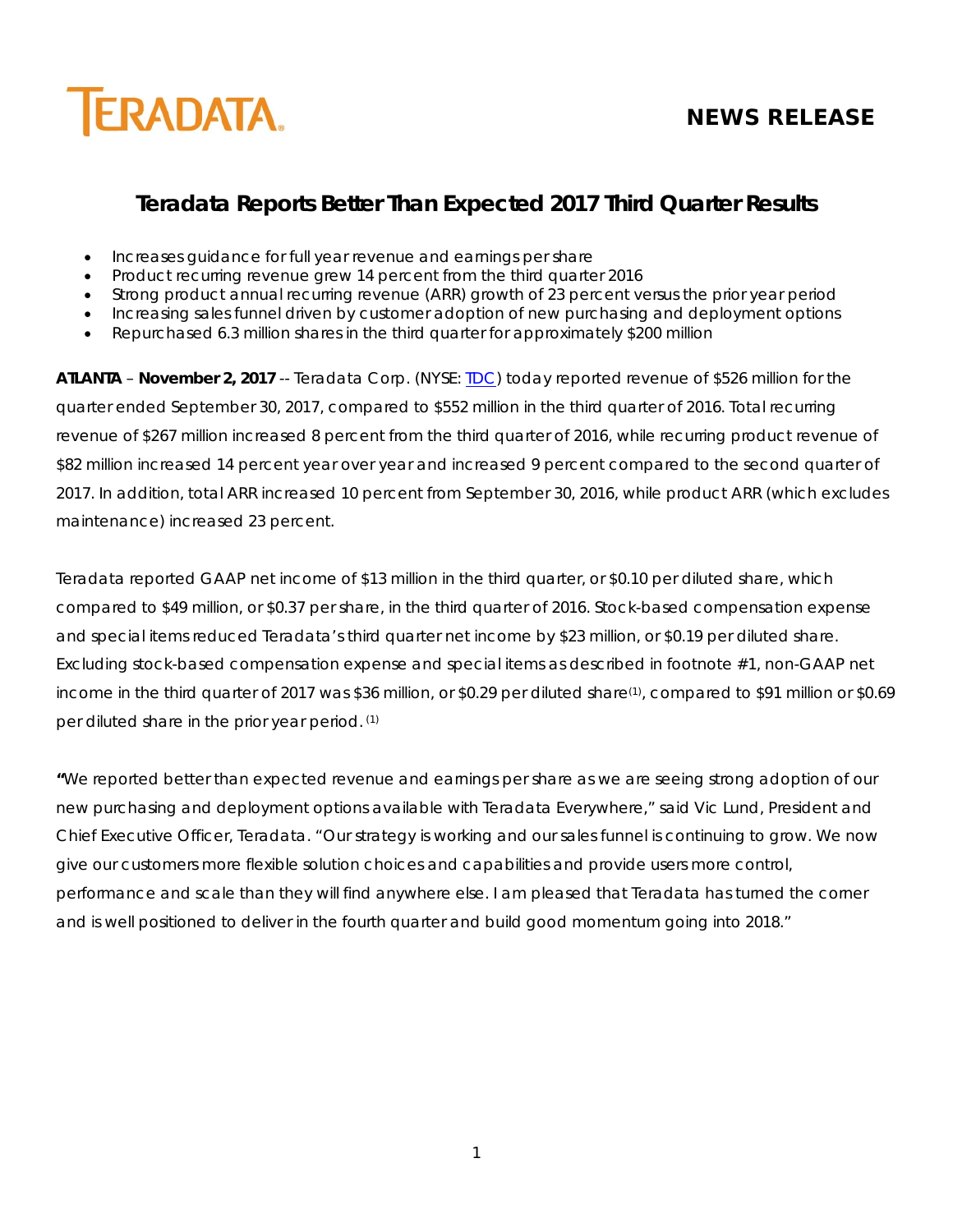#### **Segment Revenue Performance**

(in millions)

|                                 | For the Three Months Ended September 30 |       |             |                         |  |  |  |  |  |  |  |
|---------------------------------|-----------------------------------------|-------|-------------|-------------------------|--|--|--|--|--|--|--|
|                                 |                                         |       |             | % Change                |  |  |  |  |  |  |  |
|                                 |                                         |       | % Change as | in Constant             |  |  |  |  |  |  |  |
| Data and Analytics              | 2017                                    | 2016  | Reported    | Currence <sub>(2)</sub> |  |  |  |  |  |  |  |
| Americas                        | \$292                                   | \$317 | (8%)        | (8%)                    |  |  |  |  |  |  |  |
| International                   | 234                                     | 235   | 0%          | (1%)                    |  |  |  |  |  |  |  |
| <b>Total Data and Analytics</b> | \$526                                   | \$552 | (5%)        | (5%)                    |  |  |  |  |  |  |  |
| <b>Total Revenue</b>            | \$526                                   | \$552 |             |                         |  |  |  |  |  |  |  |

|                                       | For the Nine Months Ended September 30 |         |             |                         |  |  |  |  |  |  |  |
|---------------------------------------|----------------------------------------|---------|-------------|-------------------------|--|--|--|--|--|--|--|
|                                       |                                        |         |             | % Change in             |  |  |  |  |  |  |  |
|                                       |                                        |         | % Change as | Constant                |  |  |  |  |  |  |  |
| Data and Analytics                    | 2017                                   | 2016    | Reported    | Currence <sub>(2)</sub> |  |  |  |  |  |  |  |
| Americas                              | \$830                                  | \$937   | (11%)       | (12%)                   |  |  |  |  |  |  |  |
| International                         | 700                                    | 690     | 1%          | 3%                      |  |  |  |  |  |  |  |
| <b>Total Data and Analytics</b>       | \$1,530                                | \$1,627 | (6%)        | (5%)                    |  |  |  |  |  |  |  |
|                                       |                                        |         |             |                         |  |  |  |  |  |  |  |
| Marketing Applications <sup>(1)</sup> | ٠                                      | 69      | $(100\%)$   | (100%)                  |  |  |  |  |  |  |  |
| <b>Total Revenue</b>                  | \$1,530                                | \$1,696 | (10%)       | (9%)                    |  |  |  |  |  |  |  |

#### **Operating Income**

Operating income was \$7 million in the third quarter of 2017 compared to \$89 million in the prior year period. On a non-GAAP basis, excluding stock-based compensation expense and special items, operating income was \$50 million in the third quarter of 2017, versus \$121 million in the third quarter of 2016.(1) The year-over-year decrease in non-GAAP operating income was due to the company's investment in transformation initiatives, as well as lower revenue in large part due to customers selecting Teradata's subscription-based purchasing options where revenue is recognized over time rather than upfront at the time of purchase.

#### **Tax Rate**

Teradata's tax rate for the third quarter was (116.7) percent compared to 45.6 percent in the third quarter of 2016. The decrease in the effective tax rate period over period was due to the reversal of tax contingencies related to prior acquisitions. The company's non-GAAP effective tax rate for the third quarter was 26.5 percent versus 23.5 percent in the same period in 2016. The increase in the non-GAAP effective tax rate period-overperiod was a result of the higher percentage rate impact of special items driven by the lower pre-tax earnings denominator period-over-period.

On an annualized basis, Teradata expects its full-year 2017 tax rate to be approximately (7) percent, compared to 43.4 percent for full year 2016. On a non-GAAP basis, the company's full year 2017 effective tax rate is expected to be approximately 28 percent, compared to 26 percent for full year 2016.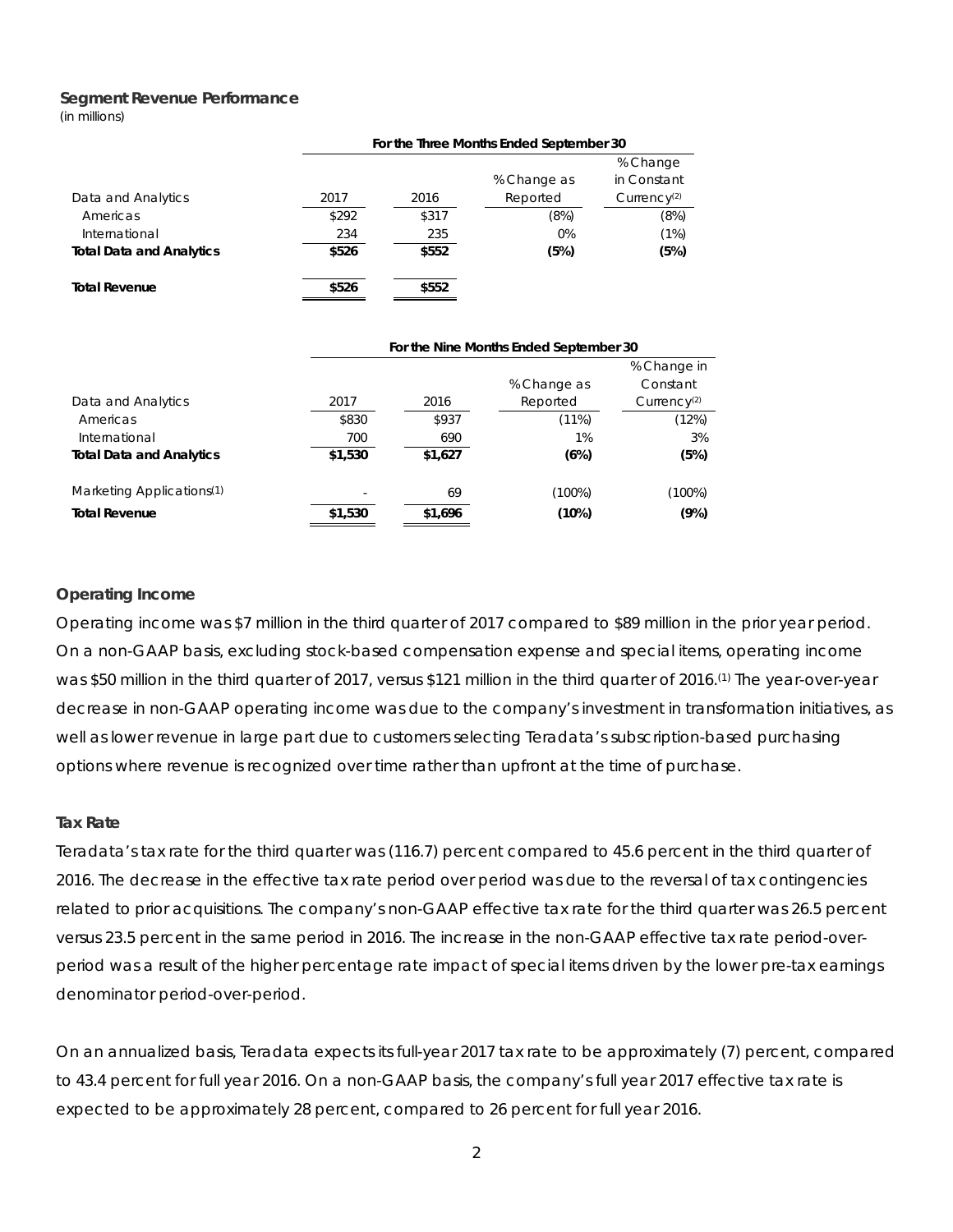## **Cash Flow**

During the third quarter 2017, Teradata used \$8 million of cash from operating activities, compared to generating \$45 million of cash in the prior-year period. Teradata used \$40 million of free cash flow (cash from operating activities less capital expenditures and additions to capitalized software) in the third quarter of 2017, compared to generating \$12 million in the same period in 2016.(3) During the quarter, the company used cash to support its subscription and cloud initiatives as well as for workforce optimization activities. Year-to-date, Teradata generated \$235 million of free cash flow in 2017, compared to \$308 million in the same period in 2016.(3)

## **Balance Sheet**

Teradata ended the third quarter 2017 with \$1.025 billion in cash, which was substantially all held outside the United States. During the quarter, the company used \$200 million to repurchase 6.3 million shares.

As of September 30, 2017, Teradata had total debt of approximately \$728 million, including \$548 million outstanding on a term loan and \$180 million of borrowings under its \$400 million revolving credit facility.

## **Outlook**

Revenue for the fourth quarter of 2017 is expected to be in the range of \$600 million to \$620 million. For the full year, Teradata expects reported revenue to decline approximately 5 percent, which compares favorably to its prior guidance that revenue was expected to decline 5 to 7 percent for the full year.

As part of Teradata's business transformation, the company is offering subscription-based purchasing options which result in revenue being recognized over time. This has had an impact on Teradata's reported revenue year-to-date in 2017, and we expect this trend to continue to impact reported revenue in a meaningful way in the fourth quarter of 2017.

Teradata expects GAAP earnings per share in the fourth quarter in the range of \$0.27 to \$0.32. On a non-GAAP basis, which excludes stock-based compensation expense and other special items, earnings per share is expected to be in the \$0.47 to \$0.52 range.<sup>(1)</sup> This includes an expected \$0.04 negative impact on the fourth quarter earnings per share resulting from a shift in income tax expense from the third into the fourth quarter.

For the full year 2017, Teradata has increased its expectations for GAAP earnings per share to the \$0.33 to \$0.38 range. On a non-GAAP basis, earnings per share is expected to increase to the \$1.26 to \$1.31 range.(1)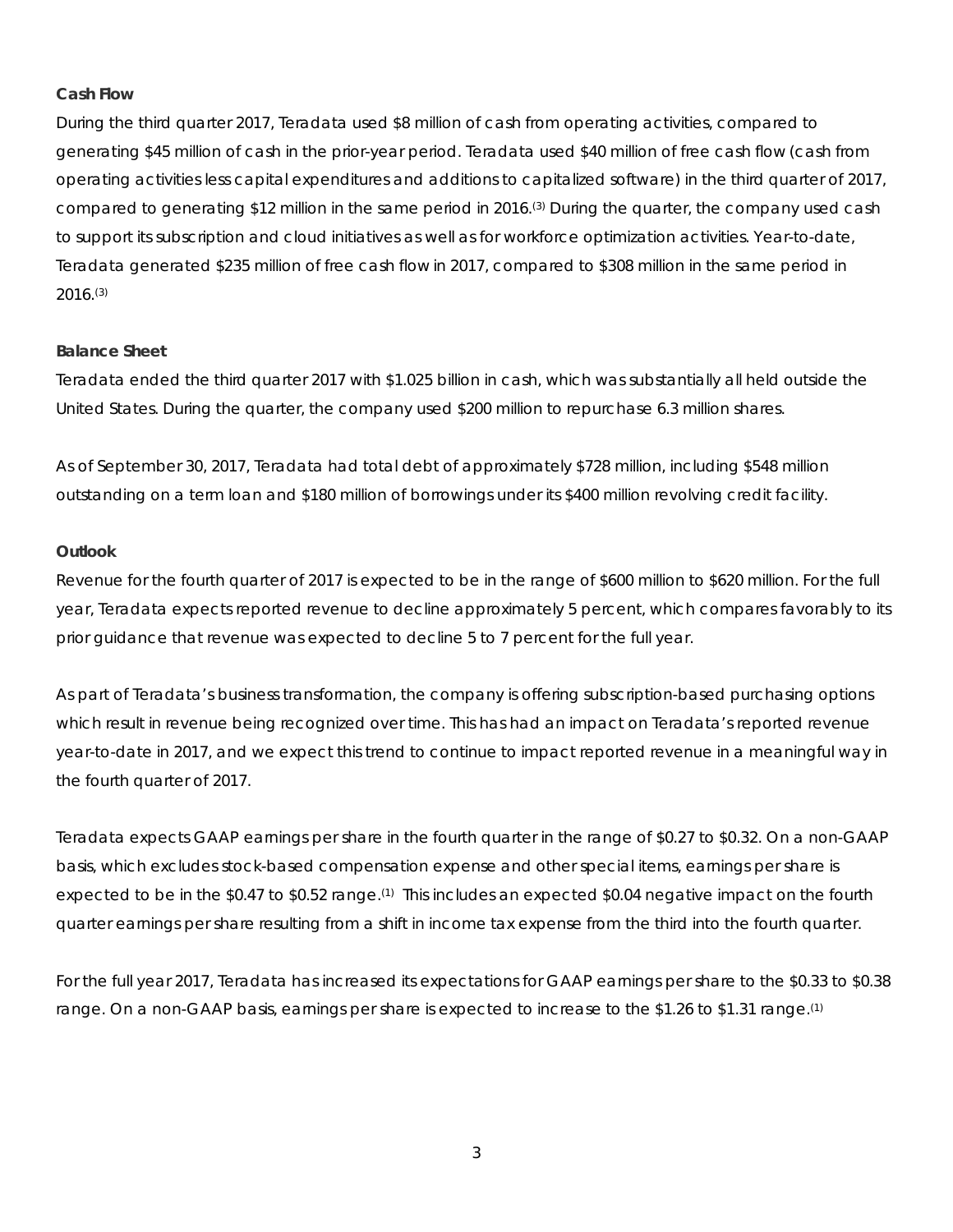## **Strategy Execution Update**

Teradata continued to successfully execute on its strategy and experienced another strong quarter with customers continuing to take advantage of new purchasing and deployment options. The company continues to recognize the benefits of its go-to-market strategy, which focuses on customers who represent the 500 largest analytical opportunities. Additionally, Teradata is pleased with the positive reactions from customers related to its Teradata Everywhere™ offering, which allows customers to "analyze anything" with the addition of new analytic tools and engines, "deploy anywhere" either on premises or in the cloud, "buy any way" including subscription-based purchases, and "move anytime" which allows customers to move their software licenses freely between deployment options with Teradata's portable software licenses. The company is confident in its strategy and direction and that customers will move forward with purchases as we now take the risk out of making purchase decisions. Customers' needs will change over time, and they can buy today with confidence, knowing that the Teradata analytics platform functionality is the same across deployment options and that the software licenses are portable. Teradata looks forward to driving significant value for its shareholders as it continues to execute on its business outcome-led, technology-enabled strategy to provide high-impact business outcomes for customers.

## **Earnings Conference Call**

A conference call is scheduled today at 8:30 a.m. (ET) to discuss the company's third quarter 2017 results. Access to the conference call, as well as a replay of the call, is available on Teradata's website at [investor.teradata.com.](http://investor.teradata.com/about-teradata/default.aspx#top)

## **Supplemental Financial Information**

Additional information regarding Teradata's operating results is provided below as well as on the Investor Relations page of Teradata's website.

1. Teradata reports its results in accordance with GAAP. However, as described below, the company believes that certain non-GAAP measures (such as non-GAAP gross margin, non-GAAP operating income, non-GAAP net income, and non-GAAP earnings per diluted share, or EPS, all of which exclude certain items, discontinued businesses, as well as free cash flow) are useful for investors. Our non-GAAP measures are not meant to be considered in isolation or as substitutes for, or superior to, results determined in accordance with GAAP, and should be read only in conjunction with our condensed consolidated financial statements prepared in accordance with GAAP.

The following tables reconcile Teradata's actual and projected results and EPS under GAAP to the company's actual and projected non-GAAP results and EPS for the periods presented, which exclude certain specified items. Our management internally uses supplemental non-GAAP financial measures, such as gross margin, operating income, net income and EPS, excluding certain items, to understand, manage and evaluate our business and support operating decisions on a regular basis. The company believes such non-GAAP financial measures (1) provide useful information to investors regarding the underlying business trends and performance of the company's ongoing operations, (2) are useful for period-over-period comparisons of such operations and results, that may be more easily compared to peer companies and allow investors a view of the company's operating results excluding stock compensation expense, special items and transactions such as major divestitures, including the Marketing Applications business which was sold on July 1, 2016, (3) provide useful information to management and investors regarding present and future business trends, and (4) provide consistency and comparability with past reports and projections of future results.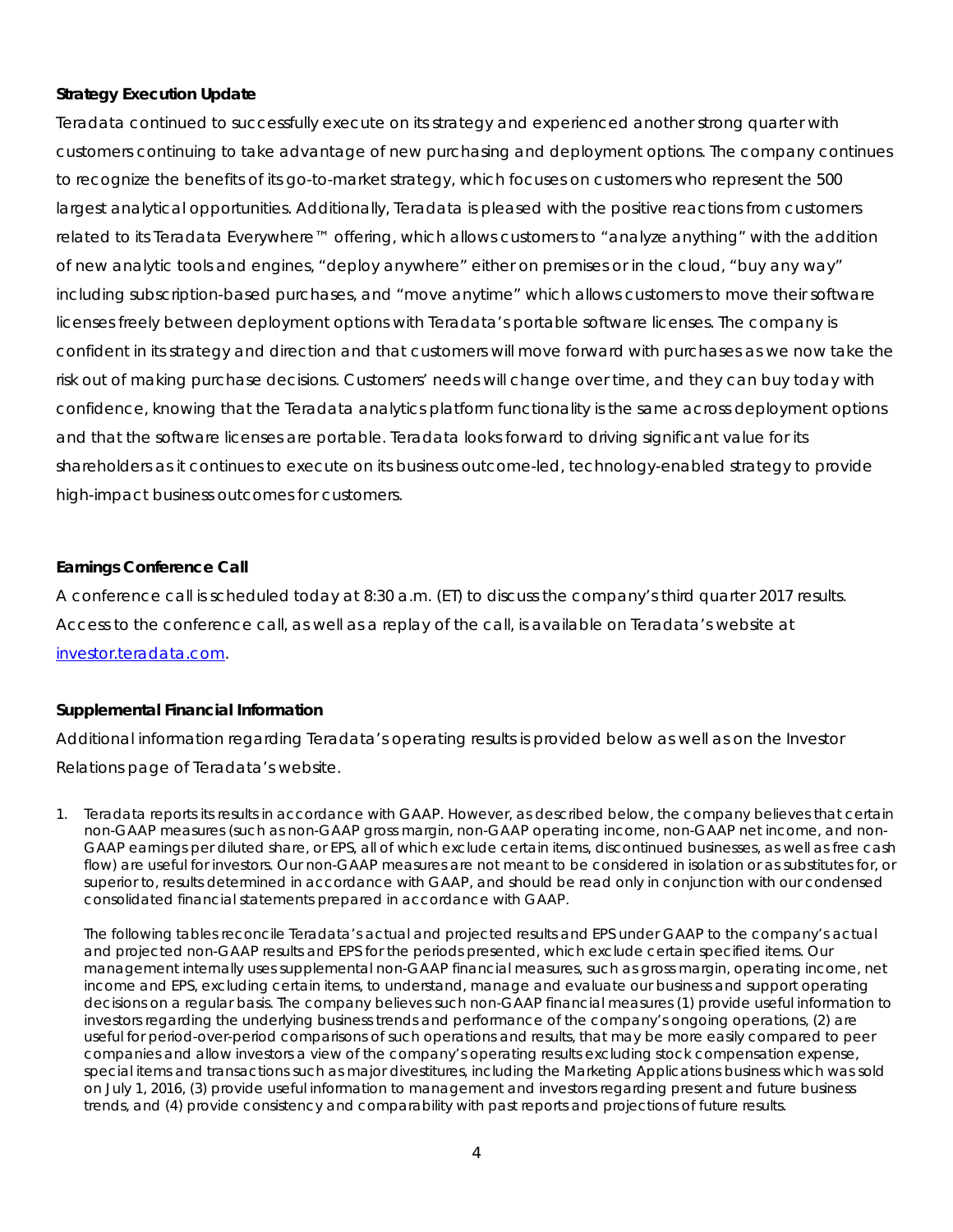Teradata's reconciliation of GAAP to non-GAAP results included in this release. (in millions, except per share data)

|                                                                                              | For the Three<br><b>Months</b> |                          |       | For the Nine<br><b>Months</b> |       |       |
|----------------------------------------------------------------------------------------------|--------------------------------|--------------------------|-------|-------------------------------|-------|-------|
|                                                                                              | Ended September 30             |                          | %Chg  | <b>Ended September 30</b>     |       | %Chg  |
|                                                                                              |                                |                          | as    |                               |       | As    |
| <b>Gross Profit:</b>                                                                         | 2017                           | 2016                     | Rpt'd | 2017                          | 2016  | Rpt'd |
| <b>GAAP Gross Profit</b>                                                                     | \$250                          | \$294                    | (15%) | \$716                         | \$873 | (18%) |
| % of Revenue                                                                                 | 47.5%                          | 53.3%                    |       | 46.8%                         | 51.5% |       |
| Excluding:                                                                                   |                                |                          |       |                               |       |       |
| Stock-based compensation expense                                                             | 3                              | 3                        |       | 10                            | 11    |       |
| Amortization of acquisition-related intangible assets                                        |                                |                          |       |                               | 2     |       |
| Acquisition, integration and reorganization related costs<br>Capitalized Software ASC 985-20 | $\overline{2}$                 | 1                        |       | 6                             | 6     |       |
|                                                                                              | 15                             | 15                       |       | 54                            | 47    |       |
| Marketing Applications gross profit*                                                         |                                |                          |       |                               | (34)  |       |
| Non-GAAP Gross Profit                                                                        | \$270                          | \$313                    | (14%) | \$786                         | \$905 | (13%) |
| % of Revenue                                                                                 | 51.3%                          | 56.7%                    |       | 51.4%                         | 55.6% |       |
|                                                                                              |                                |                          |       |                               |       |       |
| <b>Operating Income</b>                                                                      |                                |                          |       |                               |       |       |
| <b>GAAP Operating Income</b>                                                                 | \$7                            | \$89                     | (92%) | \$5                           | \$134 | (96%) |
| % of Revenue                                                                                 | 1.3%                           | 16.1%                    |       | 0.3%                          | 7.9%  |       |
| Excluding:                                                                                   |                                |                          |       |                               |       |       |
| Stock-based compensation expense                                                             | 17                             | 16                       |       | 51                            | 49    |       |
| Amortization of acquisition-related intangible assets                                        | 2                              |                          |       | 5                             | 8     |       |
| Acquisition, integration and reorganization related costs                                    | 9                              | 16                       |       | 40                            | 56    |       |
| Impairment of goodwill and other assets                                                      |                                |                          |       |                               | 80    |       |
| Capitalized Software ASC 985-20                                                              | 15                             | (1)                      |       | 54                            | (2)   |       |
| Marketing Applications operating loss *                                                      | $\sim$                         | $\overline{\phantom{a}}$ |       |                               | 18    |       |
| Non-GAAP Operating Income                                                                    | \$50                           | \$121                    | (59%) | \$155                         | \$343 | (55%) |
| % of Revenue                                                                                 | 9.5%                           | 21.9%                    |       | 10.1%                         | 21.1% |       |
|                                                                                              |                                |                          |       |                               |       |       |
| Net Income:<br><b>GAAP Net Income</b>                                                        | \$13                           | \$49                     | (73%) | \$7                           | \$67  | (90%) |
| % of Revenue                                                                                 | 2.5%                           | 8.9%                     |       | 0.5%                          | 4.0%  |       |
| Excluding:                                                                                   |                                |                          |       |                               |       |       |
| Stock-based compensation expense                                                             | 17                             | 16                       |       | 51                            | 49    |       |
| Amortization of acquisition-related intangible assets                                        | $\overline{2}$                 | $\mathbf{1}$             |       | 5                             | 8     |       |
| Acquisition, integration and reorganization related costs                                    | 9                              | 13                       |       | 40                            | 53    |       |
| Impairment of goodwill and other assets                                                      | $\overline{\phantom{a}}$       |                          |       | $\overline{\phantom{a}}$      | 80    |       |
| Capitalized Software ASC 985-20                                                              | 15                             | (1)                      |       | 54                            | (2)   |       |
| Marketing Applications net loss *                                                            | ÷,                             | ÷,                       |       |                               | 18    |       |
| Income tax adjustments**                                                                     | (20)                           | 13                       |       | (56)                          | (27)  |       |
| Non-GAAP Net Income                                                                          | \$36                           | \$91                     | (60%) | \$101                         | \$246 | (59%) |
|                                                                                              |                                |                          |       |                               |       |       |
| % of Revenue                                                                                 | 6.8%                           | 16.5%                    |       | 6.6%                          | 15.1% |       |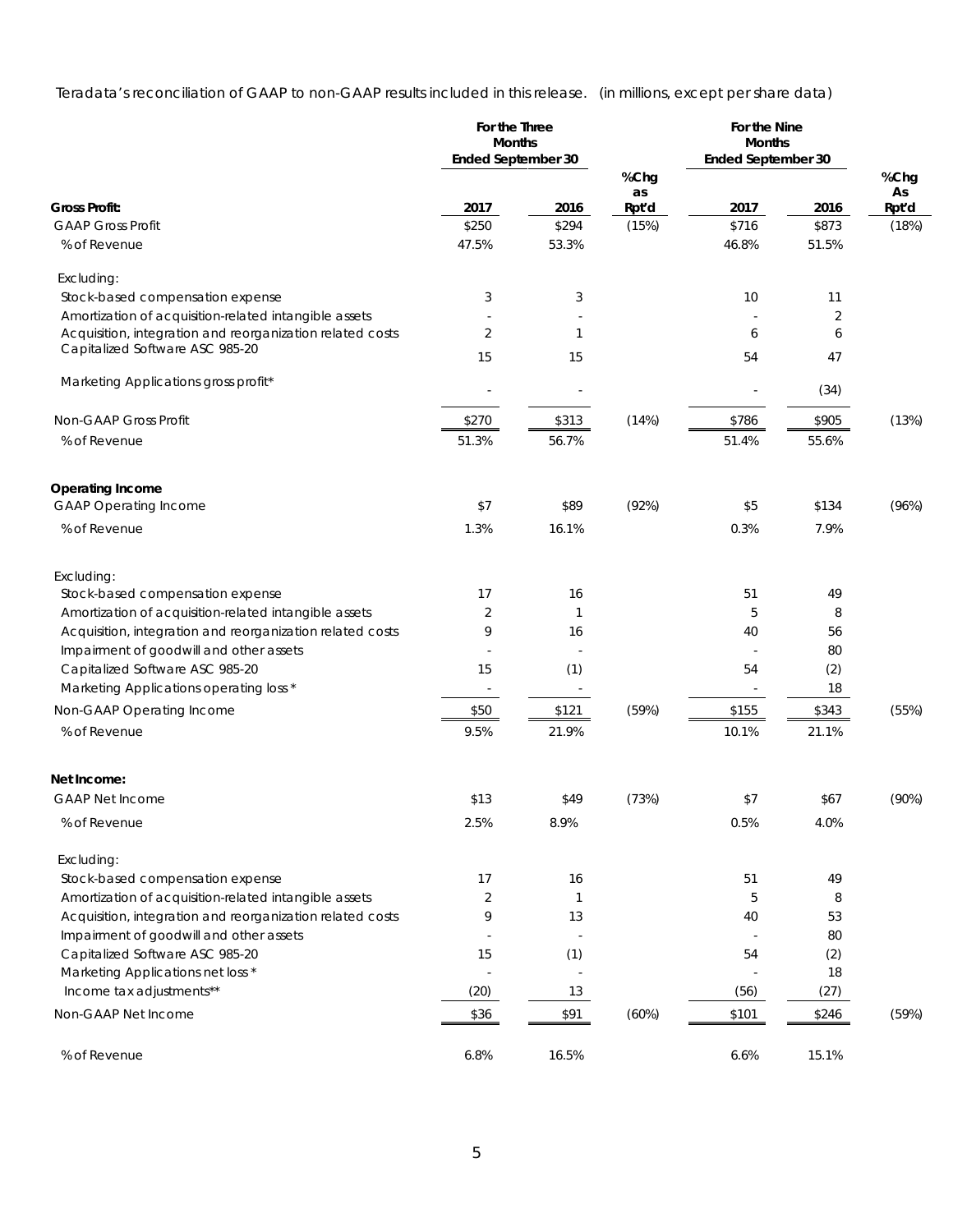|                                                              | For the Three Months<br>Ended September 30 |        | For the Nine Months<br>Ended September 30 |        |                     |                                   |  |
|--------------------------------------------------------------|--------------------------------------------|--------|-------------------------------------------|--------|---------------------|-----------------------------------|--|
| Earnings Per Share:                                          | 2017                                       | 2016   | 2017                                      | 2016   | Q4 2017<br>Guidance | <b>Full-Year</b><br>2017 Guidance |  |
| <b>GAAP Earnings Per Share</b>                               | \$0.10                                     | \$0.37 | \$0.05                                    | \$0.51 | $$0.27 - $0.32$     | $$0.33 - $0.38$                   |  |
| Excluding:                                                   |                                            |        |                                           |        |                     |                                   |  |
| Stock-based compensation expense                             | 0.14                                       | 0.12   | 0.40                                      | 0.37   | 0.14                | 0.54                              |  |
| Amortization of acquisition-related<br>intangible assets     | 0.02                                       | 0.01   | 0.04                                      | 0.06   | 0.02                | 0.06                              |  |
| Acquisition, integration and reorganization<br>related costs | 0.07                                       | 0.10   | 0.31                                      | 0.40   | 0.02                | 0.33                              |  |
| Impairment of goodwill and other assets                      | $\overline{\phantom{a}}$                   |        |                                           | 0.61   |                     |                                   |  |
| Capitalized Software ASC 985-20                              | 0.12                                       | (0.01) | 0.42                                      | (0.02) | 0.12                | 0.54                              |  |
| Marketing Applications net loss*                             |                                            |        |                                           | 0.14   |                     |                                   |  |
| Income tax adjustments**                                     | (0.16)                                     | 0.10   | (0.44)                                    | (0.20) | (0.10)              | (0.54)                            |  |
| Non-GAAP Diluted Earnings Per Share                          | \$0.29                                     | \$0.69 | \$0.78                                    | \$1.87 | $$0.47 - $0.52$     | $$1.26 - $1.31$                   |  |

\*Represents the results of operations of Teradata's Marketing Applications business, which is an adjustment to arrive at non-GAAP results due to sale of this business on July 1, 2016.

\*\* Represents the income tax effect of the pre-tax adjustments to reconcile GAAP to Non-GAAP income based on the applicable jurisdictional statutory tax rate of the underlying item. Including the income tax effect assists investors in understanding the tax provision associated with those adjustments and the effective tax rate related to the underlying business and performance of the company's ongoing operations. As a result of these adjustments, the Company's Non-GAAP effective tax rate for the third quarter of 2017 was 26.5% and 23.5% in the third quarter of 2016.

- 2. The impact of currency is determined by calculating the prior-period results using the current-year monthly average currency rates. See the foreign currency fluctuation schedule on the Investor Relations page of the company's web site a[t investor.teradata.com,](http://investor.teradata.com/about-teradata/default.aspx#top) which is used to determine revenue on a constant currency ("CC") basis.
- 3. As described above, the company believes that free cash flow is a useful non-GAAP measure for investors. Teradata defines free cash flow as cash provided/used by operating activities less capital expenditures for property and equipment, and additions to capitalized software. Free cash flow does not have a uniform definition under GAAP and therefore, Teradata's definition may differ from other companies' definitions of this measure. Teradata's management uses free cash flow to assess the financial performance of the company and believes it is useful for investors because it relates the operating cash flow of the company to the capital that is spent to continue and improve business operations. In particular, free cash flow indicates the amount of cash generated after capital expenditures for, among other things, investment in the company's existing businesses, strategic acquisitions, strengthening the company's balance sheet, repurchase of the company's stock and repayment of the company's debt obligations, if any. Free cash flow does not represent the residual cash flow available for discretionary expenditures since there may be other nondiscretionary expenditures that are not deducted from the measure. This non-GAAP measure is not meant to be considered in isolation, as a substitute for, or superior to, results determined in accordance with GAAP, and should be read only in conjunction with our condensed consolidated financial statements prepared in accordance with GAAP.

|                                                                                                                | For the Three Months<br>Ended September 30<br>(in millions) |              | For the Nine Months<br><b>Ended September 30</b><br>(in millions) |              |
|----------------------------------------------------------------------------------------------------------------|-------------------------------------------------------------|--------------|-------------------------------------------------------------------|--------------|
|                                                                                                                | 2017                                                        | 2016         | 2017                                                              | 2016         |
| Cash (used) provided by operating activities (GAAP)                                                            | $$^{(8)}$                                                   | \$45         | \$301                                                             | \$394        |
| Less capital expenditures for:<br>Expenditures for property and equipment<br>Additions to capitalized software | (29)<br>(3)                                                 | (15)<br>(18) | (59)<br>(7)                                                       | (32)<br>(54) |
| Total capital expenditures                                                                                     | (32)                                                        | (33)         | (66)                                                              | (86)         |
| Free Cash Flow (non-GAAP measure) <sup>(3)</sup>                                                               | (\$40)                                                      | \$12         | \$235                                                             | \$308        |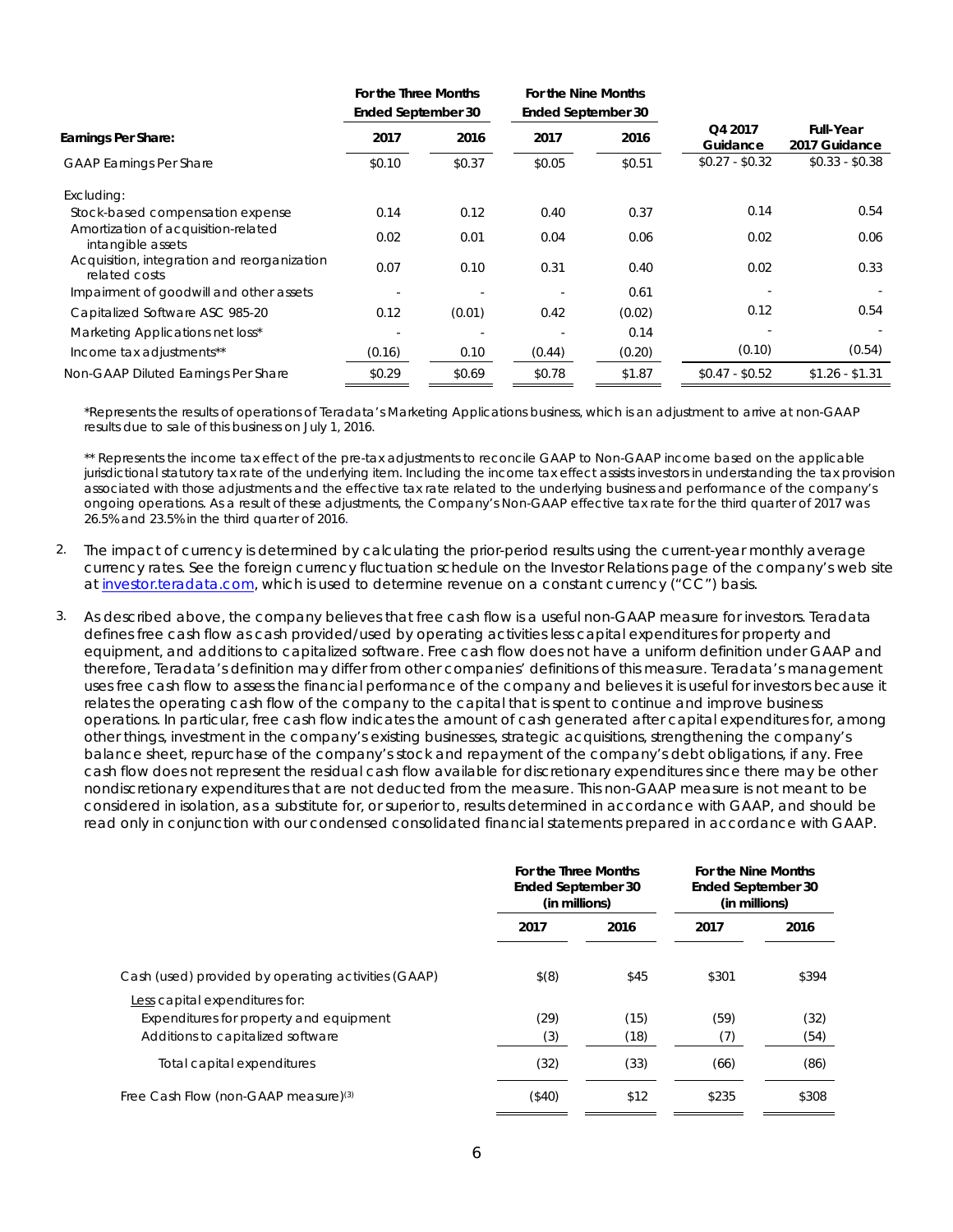#### **Note to Investors**

This news release contains forward-looking statements, including statements as to anticipated or expected results, beliefs, opinions and future financial performance, within the meaning of Section 21E of the Securities and Exchange Act of 1934. Forward-looking statements include projections of revenue, profit growth and other financial items, future economic performance and statements concerning analysts' earnings estimates, among other things. These forward-looking statements are based upon current expectations and assumptions and involve risks and uncertainties that could cause Teradata's actual results to differ materially. In addition to the factors discussed in this release, other risks and uncertainties could affect our future results, and could cause actual results to differ materially from those expressed in such forward-looking statements. Such factors include those relating to: the global economic environment in general or on the ability of our suppliers to meet their commitments to us, or the timing of purchases by our current and potential customers, and other general economic and business conditions; the rapidly changing and intensely competitive nature of the information technology industry and the data analytics business, including the increased pressure on price/performance for data analytics solutions and changes in customer's buying patterns; fluctuations in our operating results, unanticipated delays or accelerations in our sales cycles and the difficulty of accurately estimating revenues; failure to realize the anticipated benefits of our business transformation program, divestitures, senior management changes, or other restructuring and cost saving initiatives; risks inherent in operating in foreign countries, including the impact of economic, political, legal, regulatory, compliance, cultural, foreign currency fluctuations and other conditions abroad (including Brexit); the timely and successful development, production or acquisition and market acceptance of new and existing products and services, including our ability to accelerate market acceptance of new products and services as well as the reliability, quality, security and operability of new products because of the difficulty and complexity associated with their testing and production; tax rates; turnover of workforce and the ability to attract and retain skilled employees; availability and successful exploitation of new acquisition and alliance opportunities; our ability to execute integration plans for newly acquired entities, including the possibility that expected synergies and operating efficiencies may not be achieved, that such integration efforts may be more difficult, time-consuming or costly than expected, and that operating costs, customer loss and business disruption (including, without limitation, difficulties in maintaining relationships with employees, customers, clients or suppliers) may be greater than expected following the transaction; recurring revenue may decline or fail to be renewed; changes in Generally Accepted Accounting Principles (GAAP) and the resulting impact, if any, on the company's accounting policies; impact on our business and financial reporting from changes in accounting rules, including Topic ASC *606*; continued efforts to establish and maintain best-in-class and secure internal information technology and control systems; and other factors described from time-to-time in the company's filings with the U.S. Securities and Exchange Commission, including its annual report on Form 10-K and subsequent quarterly reports on Forms 10-Q, as well as the company's annual reports to stockholders. The company does not undertake any obligation to publicly update or revise any forward-looking statements, whether as a result of new information, future events or otherwise.

## *About Teradata*

Teradata empowers companies to achieve high-impact business outcomes. Our focus on business solutions for analytics, coupled with our industry leading technology and architecture expertise, can unleash the potential of great companies. Visit teradata.com.

Get to know Teradata:



Teradata and the Teradata logo are trademarks or registered trademarks of Teradata Corporation and/or its affiliates in the U.S. and worldwide.

#### **INVESTOR CONTACT:**

Gregg Swearingen Teradata (937) 242-4600 [gregg.swearingen@teradata.com](mailto:gregg.swearingen@teradata.com)

#### **MEDIA CONTACT:**

Mike O'Sullivan Teradata (937) 242-4786 [mike.osullivan@teradata.com](mailto:mike.osullivan@teradata.com)

# # #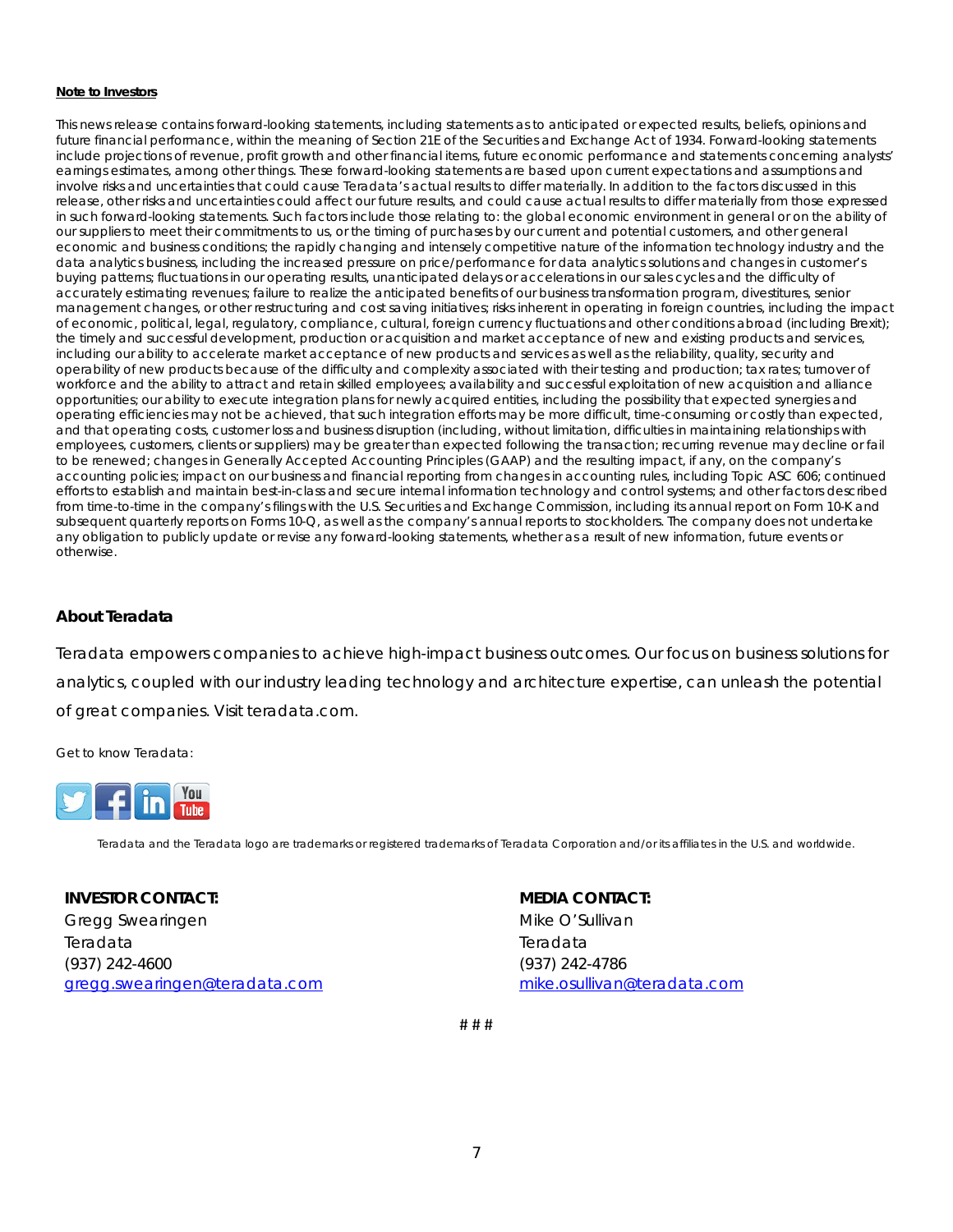#### **TERADATA CORPORATION CONDENSED CONSOLIDATED STATEMENTS OF INCOME (in millions, except per share amounts - unaudited)**

|                                                               | For the Period Ended September 30 |                        |    |             |             |                    |              |                |               |  |
|---------------------------------------------------------------|-----------------------------------|------------------------|----|-------------|-------------|--------------------|--------------|----------------|---------------|--|
|                                                               | <b>Three Months</b>               |                        |    |             |             | <b>Nine Months</b> |              |                |               |  |
|                                                               |                                   | 2017                   |    | 2016        | % Chg       |                    | 2017         | 2016           | % Chg         |  |
| Revenue                                                       |                                   |                        |    |             |             |                    |              |                |               |  |
| Product and cloud<br>Services                                 | \$                                | 172<br>354             | \$ | 210<br>342  | (18%)<br>4% | \$                 | 504<br>1,026 | \$661<br>1,035 | (24%)<br>(1%) |  |
| Total revenue                                                 |                                   | 526                    |    | 552         | (5%)        |                    | 1,530        | 1,696          | (10%)         |  |
| Product and cloud gross profit                                |                                   | 104                    |    | 135         |             |                    | 288          | 396            |               |  |
| % of Revenue                                                  |                                   | 60.5%                  |    | 64.3%       |             |                    | 57.1%        | 59.9%          |               |  |
| Services gross profit                                         |                                   | 146                    |    | 159         |             |                    | 428          | 477            |               |  |
| % of Revenue                                                  |                                   | 41.2%                  |    | 46.5%       |             |                    | 41.7%        | 46.1%          |               |  |
| Total gross profit                                            |                                   | 250                    |    | 294         |             |                    | 716          | 873            |               |  |
| % of Revenue                                                  |                                   | 47.5%                  |    | 53.3%       |             |                    | 46.8%        | 51.5%          |               |  |
| Selling, general and administrative expenses                  |                                   | 161                    |    | 159         |             |                    | 481          | 505            |               |  |
| Research and development expenses                             |                                   | 82                     |    | 46          |             |                    | 230          | 154            |               |  |
| Impairment of goodwill, acquired intangibles and other assets |                                   | ÷.                     |    |             |             |                    |              | 80             |               |  |
| Income from operations<br>% of Revenue                        |                                   | $\overline{7}$<br>1.3% |    | 89<br>16.1% |             |                    | 5<br>0.3%    | 134<br>7.9%    |               |  |
| Other (expense) income, net                                   |                                   | (1)                    |    | 1           |             |                    | (4)          | (4)            |               |  |
| Income before income taxes<br>% of Revenue                    |                                   | 6<br>1.1%              |    | 90<br>16.3% |             |                    | 1<br>0.1%    | 130<br>7.7%    |               |  |
| Income tax (benefit) expense                                  |                                   | (7)                    |    | 41          |             |                    | (6)          | 63             |               |  |
| % Tax rate                                                    |                                   | (116.7%)               |    | 45.6%       |             |                    | $(600.0\%)$  | 48.5%          |               |  |
| Net income                                                    |                                   | 13                     |    | 49          |             | S                  |              | \$<br>67       |               |  |
| % of Revenue                                                  |                                   |                        |    | 8.0%        |             |                    | 0.5%         | 4 0%           |               |  |
| Net income per common share                                   |                                   |                        |    |             |             |                    |              |                |               |  |
| <b>Basic</b>                                                  | \$                                | 0.11                   | \$ | 0.38        |             | \$                 | 0.05         | \$0.52         |               |  |
| <b>Diluted</b>                                                | \$                                | 0.10                   | \$ | 0.37        |             | \$                 | 0.05         | \$0.51         |               |  |
| Weighted average common shares outstanding                    |                                   |                        |    |             |             |                    |              |                |               |  |
| <b>Basic</b>                                                  |                                   | 123.7                  |    | 129.7       |             |                    | 127.3        | 129.6          |               |  |
| <b>Diluted</b>                                                |                                   | 125.8                  |    | 131.6       |             |                    | 129.1        | 131.3          |               |  |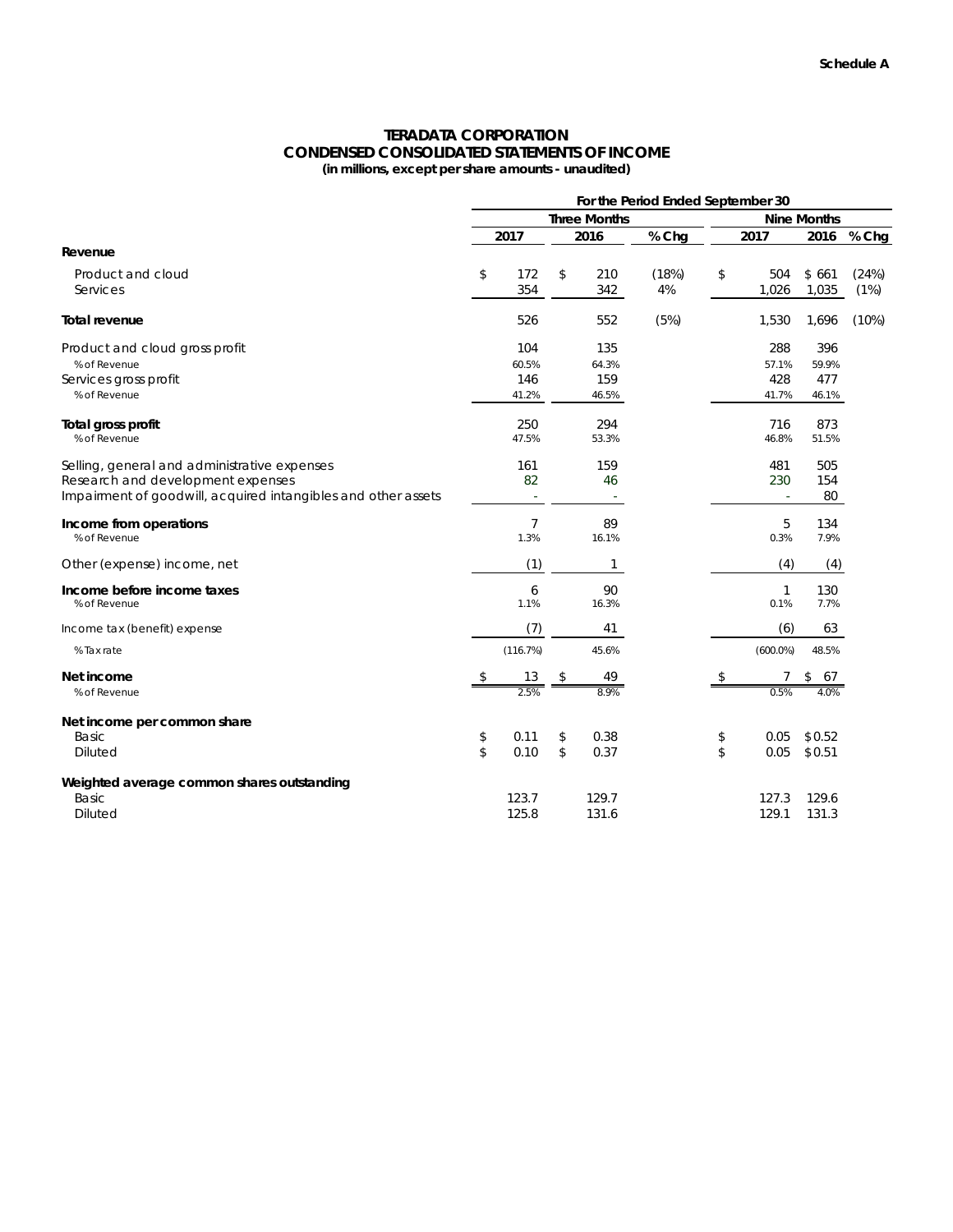# **TERADATA CORPORATION CONDENSED CONSOLIDATED BALANCE SHEETS**

**(in millions - unaudited)**

|                                                                                                                                                                                                   | September 30,<br>2017                      | 2017                                   | June 30, December 31,<br>2016          |  |
|---------------------------------------------------------------------------------------------------------------------------------------------------------------------------------------------------|--------------------------------------------|----------------------------------------|----------------------------------------|--|
| Assets                                                                                                                                                                                            |                                            |                                        |                                        |  |
| Current assets<br>Cash and cash equivalents<br>Accounts receivable, net<br>Inventories<br>Other current assets                                                                                    | \$<br>1,025<br>366<br>45<br>72             | \$<br>1,085<br>356<br>42<br>65         | \$<br>974<br>548<br>34<br>65           |  |
| <b>Total current assets</b>                                                                                                                                                                       | 1,508                                      | 1,548                                  | 1,621                                  |  |
| Property and equipment, net<br>Capitalized software, net<br>Goodwill<br>Acquired intangible assets, net<br>Deferred income taxes<br>Other assets                                                  | 159<br>136<br>398<br>23<br>53<br>30        | 143<br>150<br>401<br>21<br>51<br>24    | 138<br>187<br>390<br>11<br>49<br>17    |  |
| Total assets                                                                                                                                                                                      | 2,307<br>\$                                | 2,338<br>\$                            | \$2,413                                |  |
| Liabilities and stockholders' equity                                                                                                                                                              |                                            |                                        |                                        |  |
| <b>Current liabilities</b><br>Current portion of long-term debt<br>Short-term borrowings<br>Accounts payable<br>Payroll and benefits liabilities<br>Deferred revenue<br>Other current liabilities | \$<br>53<br>180<br>106<br>139<br>364<br>94 | \$<br>45<br>97<br>129<br>431<br>90     | \$<br>30<br>103<br>139<br>369<br>88    |  |
| <b>Total current liabilities</b>                                                                                                                                                                  | 936                                        | 792                                    | 729                                    |  |
| Long-term debt<br>Pension and other postemployment plan liabilities<br>Long-term deferred revenue<br>Deferred tax liabilities<br>Other liabilities                                                | 493<br>107<br>17<br>12<br>23               | 508<br>107<br>10<br>14<br>35           | 538<br>96<br>14<br>33<br>32            |  |
| <b>Total liabilities</b>                                                                                                                                                                          | 1,588                                      | 1,466                                  | 1,442                                  |  |
| Stockholders' equity<br>Common stock<br>Paid-in capital<br>Accumulated deficit<br>Accumulated other comprehensive loss                                                                            | $\mathbf{1}$<br>1,292<br>(505)<br>(69)     | $\mathbf{1}$<br>1,266<br>(318)<br>(77) | $\mathbf{1}$<br>1,220<br>(161)<br>(89) |  |
| Total stockholders' equity                                                                                                                                                                        | 719                                        | 872                                    | 971                                    |  |
| Total liabilities and stockholders' equity                                                                                                                                                        | 2,307<br>\$                                | 2,338<br>\$                            | \$2,413                                |  |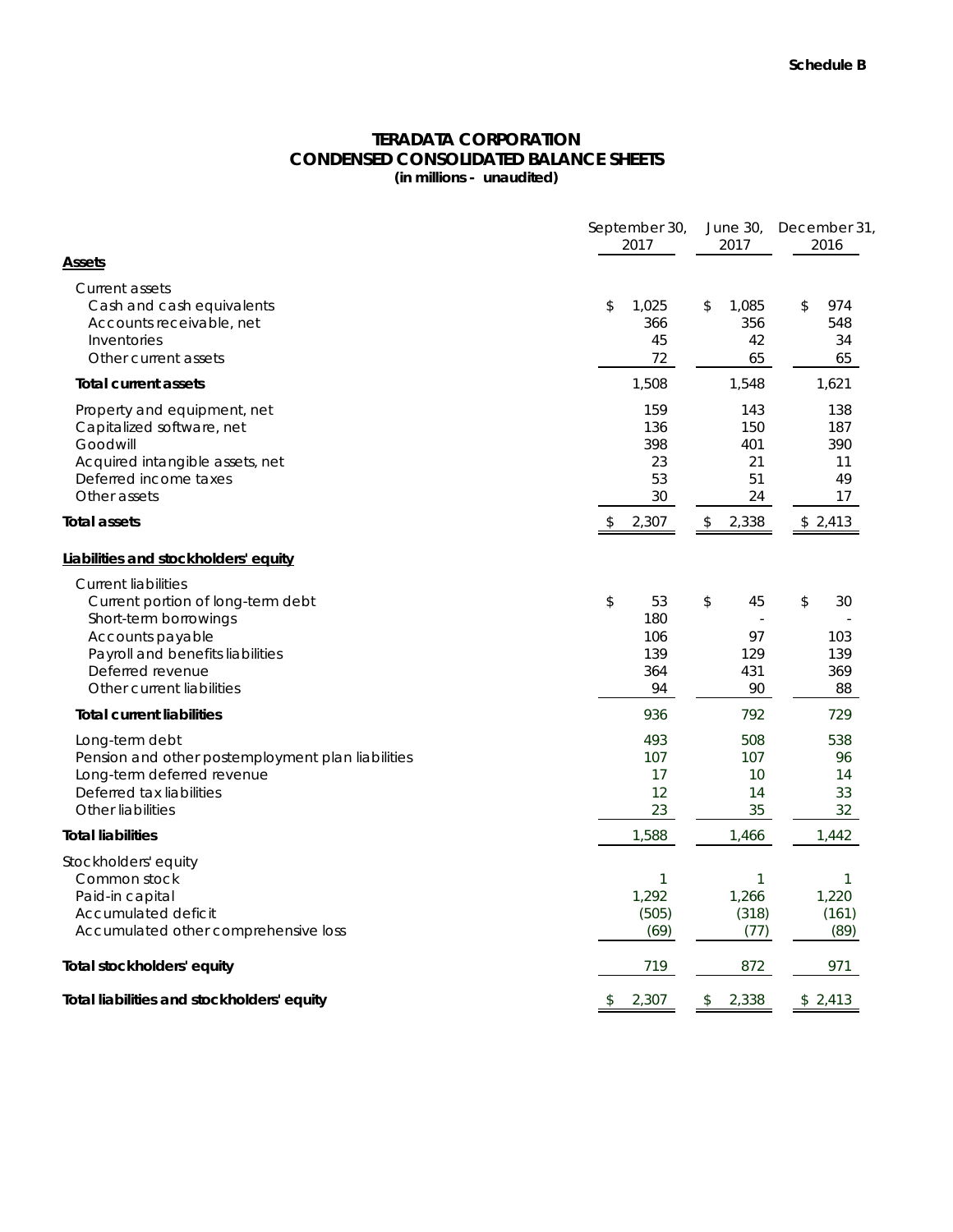## **TERADATA CORPORATION CONDENSED CONSOLIDATED STATEMENTS OF CASH FLOWS**

**(in millions - unaudited)**

|                                                                                                     |             |                     |      | For the Period Ended September 30 |    |           |  |
|-----------------------------------------------------------------------------------------------------|-------------|---------------------|------|-----------------------------------|----|-----------|--|
|                                                                                                     |             | <b>Three Months</b> |      | <b>Nine Months</b>                |    |           |  |
|                                                                                                     | 2017        |                     | 2016 | 2017                              |    | 2016      |  |
| <b>Operating activities</b><br>Net income                                                           | \$<br>13    | \$                  | 49   | \$<br>7                           | \$ | 67        |  |
| Adjustments to reconcile net (loss) income to net cash provided<br>by operating activities:         |             |                     |      |                                   |    |           |  |
| Depreciation and amortization                                                                       | 33          |                     | 32   | 103                               |    | 97        |  |
| Stock-based compensation expense                                                                    | 16          |                     | 16   | 51                                |    | 49        |  |
| Deferred income taxes                                                                               | (2)         |                     | 6    | (22)                              |    | (9)       |  |
| Impairment of goodwill, acquired intangibles and other assets<br>Changes in assets and liabilities: |             |                     |      |                                   |    | 80        |  |
| Receivables                                                                                         | (10)        |                     | 40   | 182                               |    | 162       |  |
| Inventories                                                                                         | (3)         |                     | (7)  | (11)                              |    |           |  |
| Current payables and accrued expenses                                                               | 13          |                     | (4)  |                                   |    | (14)      |  |
| Deferred revenue                                                                                    | (60)        |                     | (71) | (2)                               |    | (7)       |  |
| Other assets and liabilities                                                                        | (8)         |                     | (16) | (7)                               |    | (35)      |  |
| Net cash (used) provided by operating activities                                                    | (8)         |                     | 45   | 301                               |    | 394       |  |
| Investing activities                                                                                |             |                     |      |                                   |    |           |  |
| Expenditures for property and equipment<br>Proceeds from sales of property and equipment            | (29)        |                     | (15) | (59)                              |    | (32)<br>5 |  |
| Additions to capitalized software                                                                   | (3)         |                     | (18) | (7)                               |    | (54)      |  |
| Proceeds from sale of business                                                                      |             |                     | 92   |                                   |    | 92        |  |
| Business acquisitions and other investing activities                                                |             |                     | (12) | (18)                              |    | (16)      |  |
| Net cash (used) provided in investing activities                                                    | (32)        |                     | 47   | (84)                              |    | (5)       |  |
| <b>Financing activities</b>                                                                         |             |                     |      |                                   |    |           |  |
| Repurchases of common stock                                                                         | (200)       |                     | (18) | (351)                             |    | (69)      |  |
| Repayments of long-term borrowings<br>Proceeds from credit facility borrowings                      | (8)<br>180  |                     | (7)  | (23)<br>180                       |    | (22)      |  |
| Repayments of credit facility borrowings                                                            |             |                     |      |                                   |    | (180)     |  |
| Other financing activities, net                                                                     | 8           |                     | 9    | 20                                |    | 28        |  |
| Net cash used in financing activities                                                               | (20)        |                     | (16) | (174)                             |    | (243)     |  |
| Effect of exchange rate changes on cash and cash equivalents                                        |             |                     | 3    | 8                                 |    | 3         |  |
| (Decrease) increase in cash and cash equivalents                                                    | (60)        |                     | 79   | 51                                |    | 149       |  |
| Cash and cash equivalents at beginning of period                                                    | 1,085       |                     | 909  | 974                               |    | 839       |  |
| Cash and cash equivalents at end of period                                                          | \$<br>1,025 | \$                  | 988  | \$<br>1,025                       | \$ | 988       |  |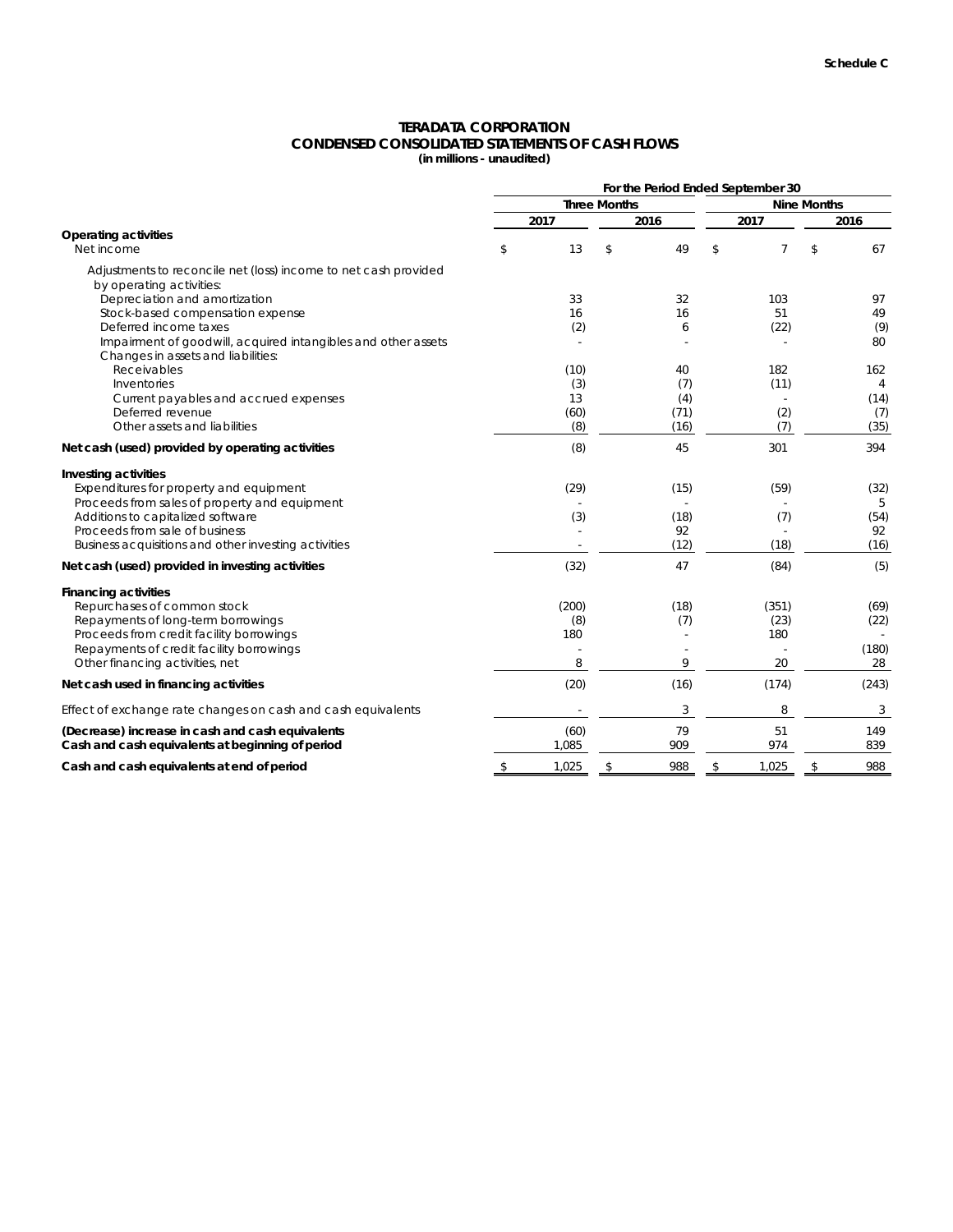#### **CONDENSED CONSOLIDATED STATEMENTS OF OPERATIONS (in millions - unaudited) TERADATA CORPORATION**

|                                                                                                           |                         |                         | For the Three Months Ended September 30 | For the Nine Months Ended September 30          |                           |                       |                            |                                                 |  |  |
|-----------------------------------------------------------------------------------------------------------|-------------------------|-------------------------|-----------------------------------------|-------------------------------------------------|---------------------------|-----------------------|----------------------------|-------------------------------------------------|--|--|
|                                                                                                           | 2017                    | 2016                    | % Change<br>As<br>Reported              | % Change<br>Constant<br>Currency <sup>(2)</sup> | 2017                      | 2016                  | % Change<br>As<br>Reported | % Change<br>Constant<br>Currency <sup>(2)</sup> |  |  |
| <b>Segment Revenue</b>                                                                                    |                         |                         |                                         |                                                 |                           |                       |                            |                                                 |  |  |
| <b>Americas Data and Analytics</b><br>International Data and Analytics<br><b>Total Data and Analytics</b> | \$<br>292<br>234<br>526 | \$<br>317<br>235<br>552 | (8%)<br>(0%)<br>(5%)                    | (8%)<br>(1%)<br>(5%)                            | \$<br>830<br>700<br>1,530 | \$937<br>690<br>1,627 | (11%)<br>1%<br>(6%)        | (12%)<br>3%<br>(5%)                             |  |  |
| <b>Marketing Applications</b>                                                                             |                         | $\sim$                  | <b>NA</b>                               | <b>NA</b>                                       |                           | 69                    | $(100\%)$                  | $(100\%)$                                       |  |  |
| Total segment revenue                                                                                     | 526                     | 552                     | (5%)                                    | (5%)                                            | 1,530                     | 1,696                 | (10%)                      | (9%)                                            |  |  |
| Segment gross profit                                                                                      |                         |                         |                                         |                                                 |                           |                       |                            |                                                 |  |  |
| <b>Americas Data and Analytics</b><br>% of Revenue                                                        | 173<br>59.2%            | 195<br>61.5%            |                                         |                                                 | 482<br>58.1%              | 564<br>60.2%          |                            |                                                 |  |  |
| International Data and Analytics<br>% of Revenue                                                          | 97<br>41.5%             | 118<br>50.2%            |                                         |                                                 | 304<br>43.4%              | 341<br>49.4%          |                            |                                                 |  |  |
| <b>Total Data and Analytics gross profit</b><br>% of Revenue                                              | 270<br>51.3%            | 313<br>56.7%            |                                         |                                                 | 786<br>51.4%              | 905<br>55.6%          |                            |                                                 |  |  |
| <b>Marketing Applications</b><br>% of Revenue                                                             | <b>NA</b>               | <b>NA</b>               |                                         |                                                 | ä,<br><b>NA</b>           | 34<br>49.3%           |                            |                                                 |  |  |
| Total segment gross profit<br>% of Revenue                                                                | 270<br>51.3%            | 313<br>56.7%            |                                         |                                                 | 786<br>51.4%              | 939<br>55.4%          |                            |                                                 |  |  |
| Reconciling items <sup>(1)</sup>                                                                          | (20)                    | (19)                    |                                         |                                                 | (70)                      | (66)                  |                            |                                                 |  |  |
| Total gross profit<br>% of Revenue                                                                        | \$<br>250<br>47.5%      | \$<br>294<br>53.3%      |                                         |                                                 | \$<br>716<br>46.8%        | \$873<br>51.5%        |                            |                                                 |  |  |

(1) Reconciling items include stock-based compensation, capitalized software, amortization of acquisition-related intangible assets and acquisition, integration and reorganization-related items.

(2) The impact of currency is determined by calculating the prior period results using the current-year monthly